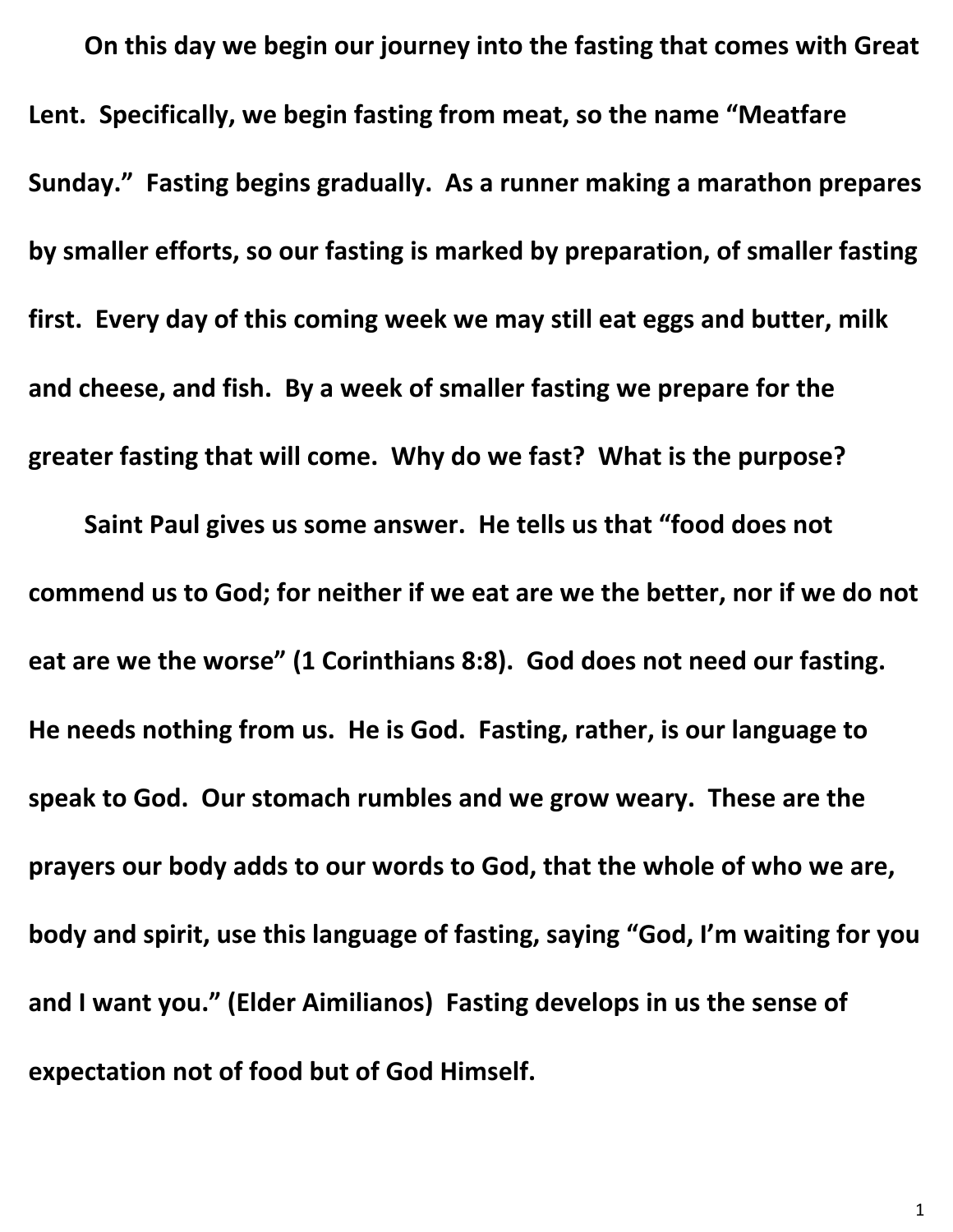**Heightened expectation of the divine Bridegroom, Christ, who is coming to the wedding feast that is his passion and death upon the cross. So we fast for Lent and Holy Week to make ourselves ready to receive our Bridegroom Christ who will come from the tomb as from a bridal chamber.**

**What if we are sick and cannot fast much? If illness keeps us from fasting as much as we would otherwise be able, we remember that "God does not require of anyone beyond their ability…illness is reckoned as a substitute for fasting; and this is even truer of the person who endures illness with patience and gives thanks to God. That person reaps the fruit of salvation from such patience." (St. Barsanuphius). When we are ill, our body is crying out in prayer to God through illness rather than through fasting. And to our body's prayer we join patience and give thanks to God for His abiding presence in us, a presence we cannot shake.**

**Paired with fasting is the mercy we make with the hungry, the thirsty, the stranger, the naked, the sick, the imprisoned as Christ tells us in today's gospel. Christ Jesus is present in all of them. He is present in every human because He made us. Do we see Him in others?**